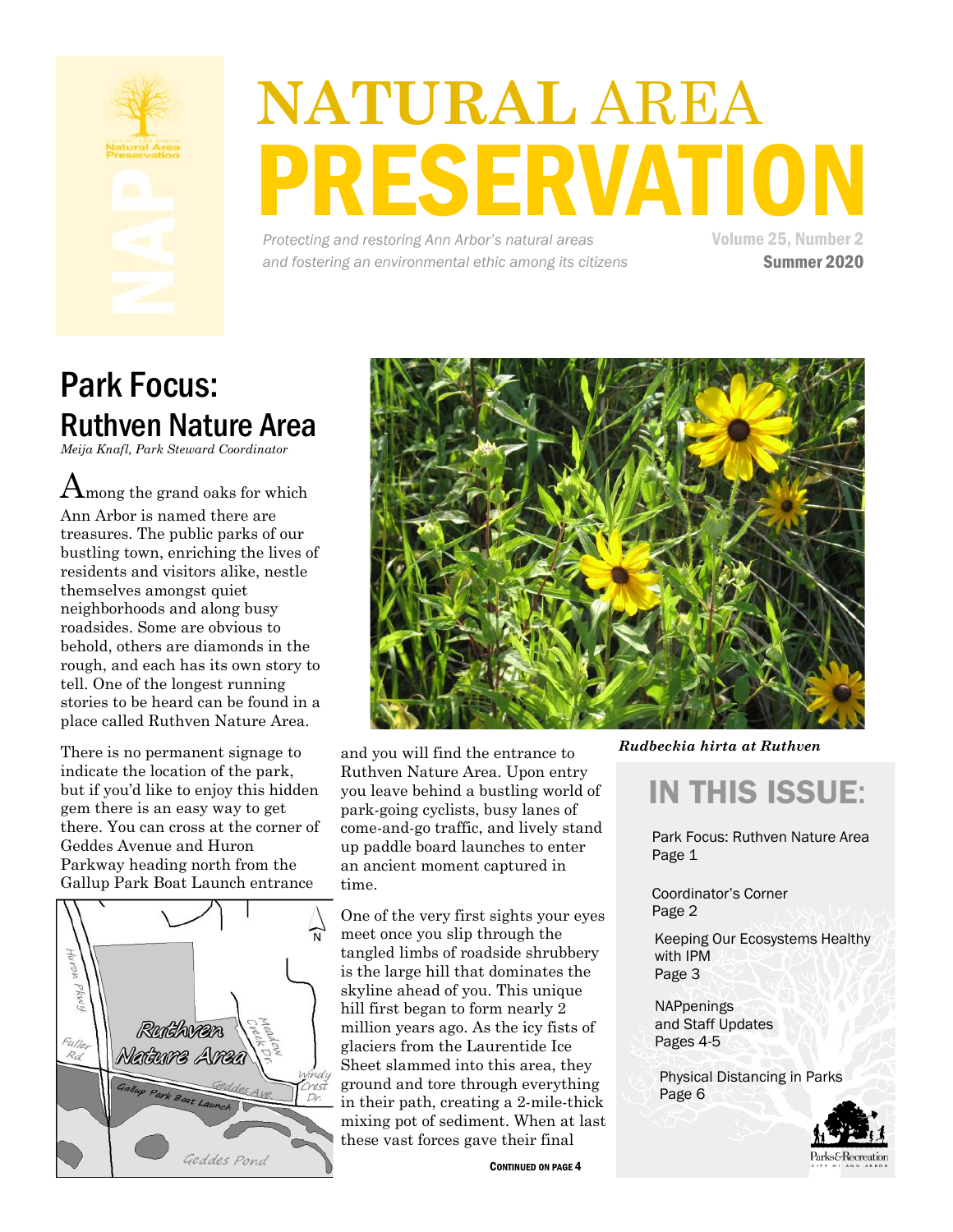



A unit of the City of Ann Arbor Community Services Area, Parks and Recreation Services.

*The mission of Natural Area Preservation is to protect and restore Ann Arbor's natural areas and to foster an environmental ethic among its citizens.*

3875 E. Huron River Drive Ann Arbor, MI 48104 **Phone:** 734.794.6627 **Email:** NAP@a2gov.org **Website:** a2gov.org/NAP facebook.com/ann.arbor.NAP twitter.com/a2NAP

**Natural Area Preservation Manager:** David Borneman

**Stewardship Specialists:** Becky Gajewski Michael Hahn

**Inventory Staff:** George Hammond, Field Biologist Juliet Berger, Ornithologist

**Conservation Workers:** Amy Lipson Becca Naumenko Kathleen Gosselin

**Volunteer and Outreach Coordinator:** Tina Stephens

**Outreach Assistants:** Dana Novak Hannah Bradshaw Krissy Elkins Meija Knafl

*Natural Area Preservation is funded by the voter-approved 2020-2026 Park Maintenance & Capital Improvements Millage.* 

## COORDINATOR'S **CORNER**

### A Refuge in the Storm...

Well, much has happened in the world since our last newsletter. First a pandemic, with all its associated challenges, sufferings, and losses. And then a global outcry about long-standing racial injustice. It's been a difficult spring for so many, especially those who were already facing challenging times. Many people are hurting. If you are one of them, my heart goes out to you. All of us at NAP look forward to a time when life becomes less challenging for everyone.

NAP staff have spent much of the spring working from home, like many others who are fortunate enough to have this option. As circumstances allow, we've resumed field activities, following all the safety protocols. In the early days of the "Stay Home" order, my outdoor activities were limited to places I could walk to. That was a big change for me. Between burn season and birding, I usually get around to a wide range of natural areas in the spring, in and out of the city. But this year, most of my wandering was within a 2-mile radius of my house.

Fortunately, even that relatively limited expanse afforded me an unexpected variety of natural areas to visit, and to explore. Yes, it turns out I still had quite a bit of exploring to do in my own "back yard." Places I had simply driven past for years have now become more familiar, more intimate, more appreciated parts of my life as I've gotten to know them better. Like many, I am often lured away to higherprofile, and further-away destinations. I trade-in an intimate knowledge of my backyard for a more superficial familiarity with the faraway.

Take birding, for example. Most of the past 25 springs have included at least one trip to Canada's Pt. Pelee or Ohio's Magee Marsh to enjoy the migration at these hotspots. But not this year. So, in response to my family now working from home offices, I put up some bird feeders eleven bird feeders in fact, and three bird baths. I already owned most of them and had always intended to put them back up when we moved into this house a couple years ago. Now I finally had the motivation, and the time, to do so.

And what fun we have had watching the parade of visitors to our backyard – not just the birds, for whom the feeders were intended, but also the squirrels, who have amazed us with their cleverness and impressed us with their perseverance. We've had the opportunity to really observe all these creatures up close, much closer than we usually do.

These moments of deeper-than-usual connection with nature, whether through a hand lens, or a pair of binoculars, or one of my other senses, have been a source of great comfort during this challenging spring. I hope that you too have been able to find ways to connect with the natural world around you during these tough times. And I hope you'll continue to make time do so, even when everyday life becomes a little less challenging for all of us.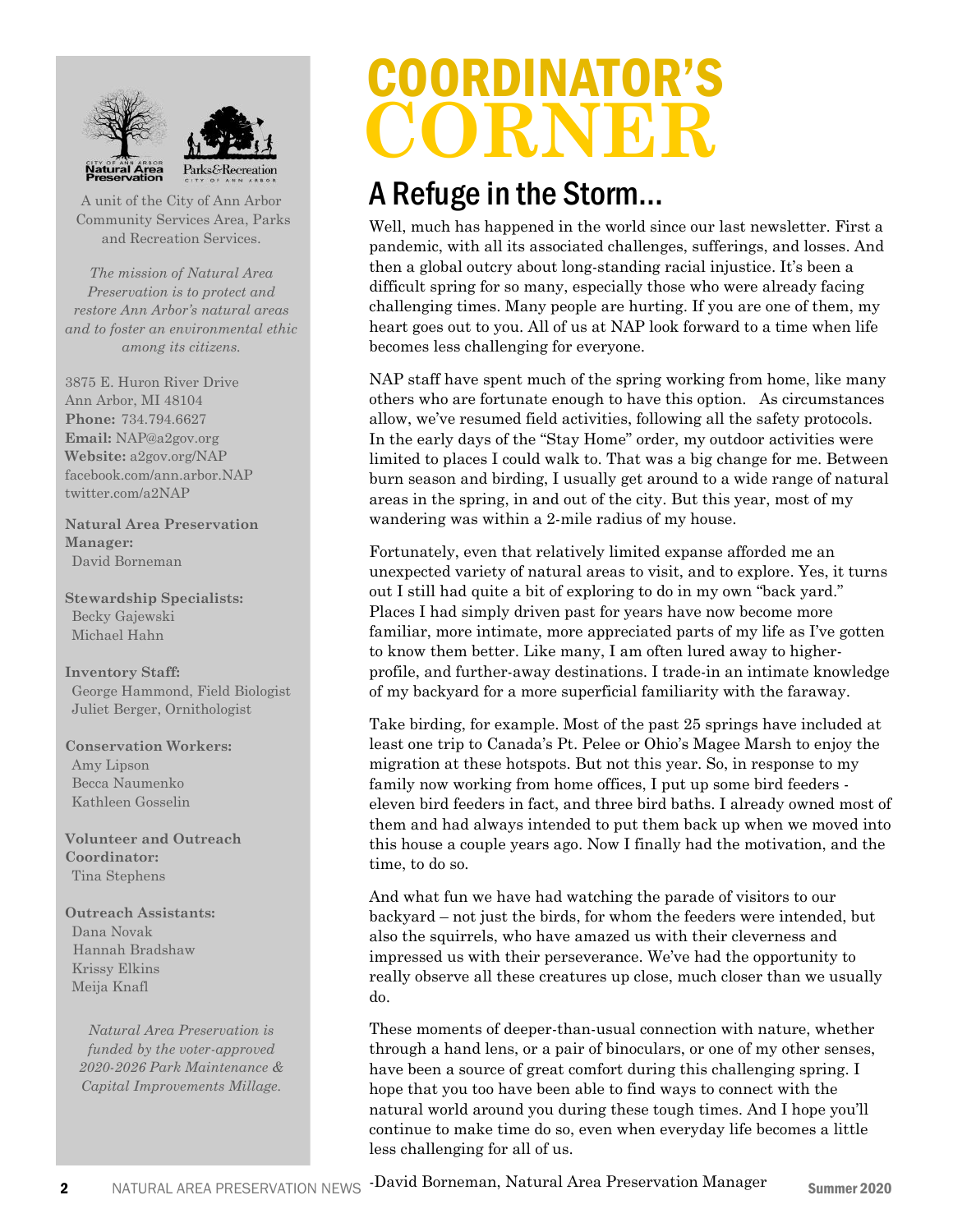## **Keeping Our Ecosystems Healthy with Integrative Pest Management**

### *Michael Hahn, Stewardship Specialist*

Integrated pest management, or IPM, is a long-term pest management system that uses all suitable techniques for the prevention or suppression of pests that are harmful to the health, function or aesthetics of City-owned landscapes. These are done in a safe, effective and environmentally friendly manner. This can often be accomplished through accurate pest identification, monitoring for presence and impact, applying appropriate action thresholds and making habitat less desirable with the use of mechanical, cultural, physical or biological control techniques. If these are ineffective, only then may we consider the application of an appropriate pesticide. The term "pest" can vary in a lot of different ways. I first think of invasive weeds as the primary pest, though pests can include problem insects, rodents, nematodes, plant diseases, or microorganisms that are detrimental to the health of the parks and facilities. Keep in mind that our intention is not to remove every single pest organism, but to reduce the damage they cause by reducing them to an acceptable threshold. Here are the steps we go through before we ever considering applying herbicide to the land.

Keeping ecosystems healthy is one of the first steps to our IPM process. The old saying "An ounce of prevention is worth a pound of cure" holds true in nature areas too. Preventing new populations of weeds from getting established is an easy and efficient approach to accomplish this. We do this by working in the highest quality habitats within our parks first. If possible, we'll address those infestations of invasive plants with mechanical control techniques. We try pulling, cutting or controlled burning first. Hand-pulling is very effective for some invasive species, like garlic mustard, but it's not effective for others, especially rhizomatous species like phragmites and other invasive grasses.

If you've been around NAP long enough, you've probably heard us speak highly of controlled fire. I would consider fire to be both a mechanical and a cultural control. Native Americans have been living on the landscape since the last glacier, and fire was a tool they used for a lot of different applications, so much so that some of our native plants are now dependent on that flame for flowering, creating viable seed or even allowing seeds to germinate.

Physical barriers are another technique we consider when looking to control invasive weeds. A couple of years ago, NAP tried Buckthorn Baggies as a physical control to kill invasive shrubs in Scarlett Michell Nature Area. We, zip-tied the baggies around a 6 inch-tall cut stump, making sure to flare the open end of the baggie out at the base of the stump. Over the course of one, or ideally two growing seasons, the Buckthorn Baggie stops the shrub from photosynthesizing, eventually killing it. We've had a success rate of 75% with these bags. The times they didn't work were when the bag had a hole in it, or if the open end of the bag didn't stay flared out, allowing new shoots to leaf out of the bag. While this is an effective technique, there are a few drawbacks that make it unsuitable for some situations in our nature areas, but it might work perfectly in your backyard.



*A Buckthorn Baggie* 



*Careful herbicide application*

Leaves are the favorite part of the purple loosestrife plant for

*Galerucella* beetles. They love eating it and will starve rather than eat any other plant. These beetles were released as a biological control to stop loosestrife from completely taking over our wetlands not too long ago. The next time you see a purple loosestrife plant, take a look and see if you can find these hungry little guys at work munching away! Another example of a biological control is *Bacillus thuringensis* ,or BT, used to control gypsy moths. Tina Stephens, NAP Volunteer and Outreach Coordinator wrote a great newsletter article in the 2017 Autumn edition about the control of gypsy moths using BT. I'd encourage you to check it out if you'd like to know more!

After all of that, if non-chemical control options fail to bring pest levels down to a tolerable threshold, we will only then consider using herbicides. When we must use an herbicide, we are committed to using the least toxic, lowest percentage of active ingredient and the most conservative application that will achieve the desired results.

Evaluation and reevaluation are the final, critical step to ensure the pest is being controlled adequately, that there are no negative impacts to non-target species, and to

determine if a follow-up treatment is required. IPM is an important tool that helps to keep our parks safe and beautiful and our nature areas healthy and diverse. *Questions? Contact NAP at NAP@a2gov.org or 734.794.6627.*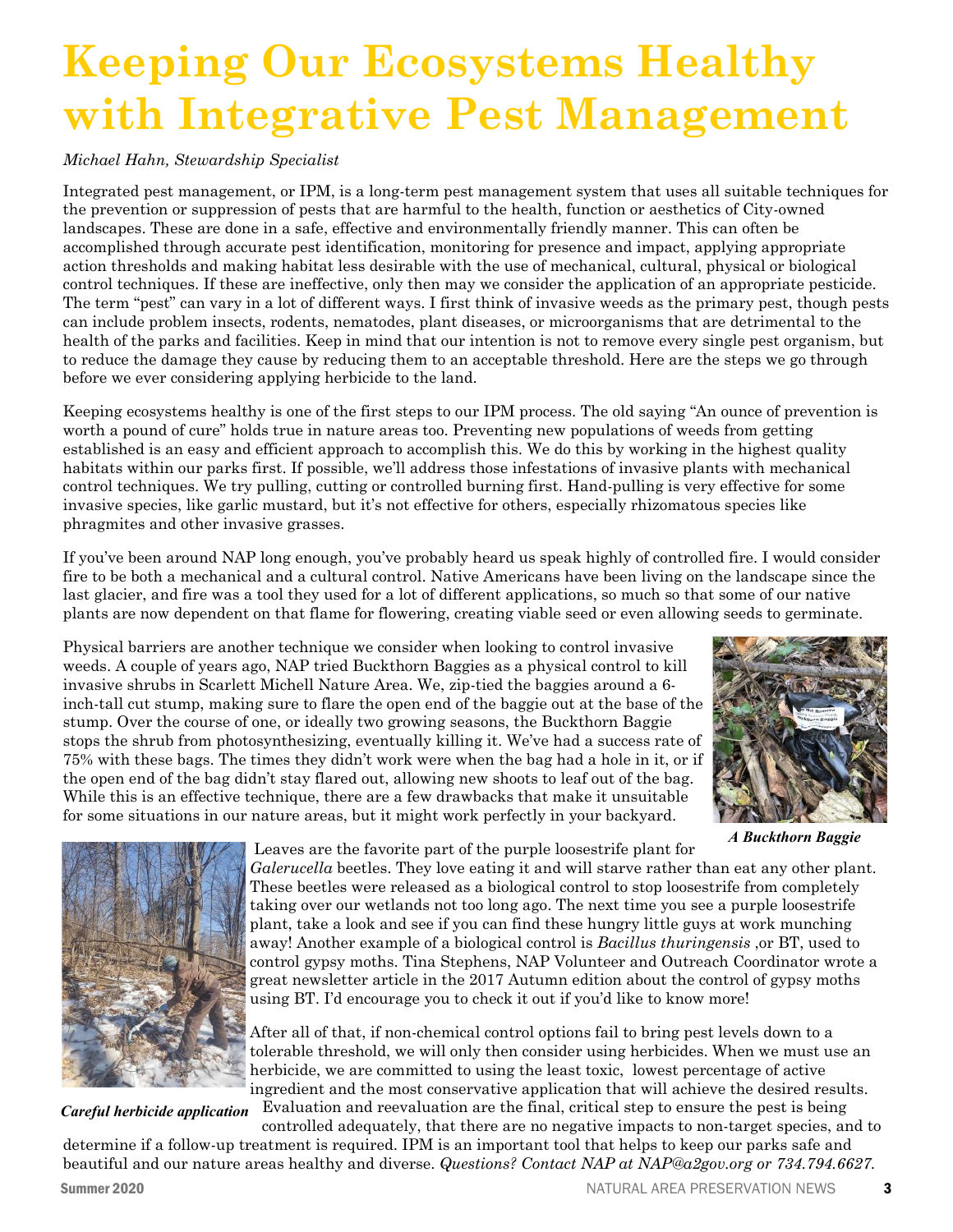### **Mayor's Message on Equity**

City of Ann Arbor Mayor Christopher Taylor's June 1st video message addresses the "physical, economic, political, (and) cultural degradation of black and brown people and other people of color" as something we cannot be blind to. "We cannot survive in the presence of this injustice. It simply has to stop and we are the ones to stop it."

Please see the Mayor's statement here: [https://youtu.be/OPWp6N848uc](https://gcc02.safelinks.protection.outlook.com/?url=https%3A%2F%2Fyoutu.be%2FOPWp6N848uc&data=02%7C01%7Cnapnewsletter%40a2gov.org%7C434181f42c764101355808d8115f506e%7C48afa58563754170b9d1e9c568bb92f3%7C0%7C0%7C637278448359695618&sdata=8yPzvxFWBX2e1ttbRUVdjoT%)

### Ruthven Nature Area CONTINUED FROM PAGE 1

*Meija Knafl, Park Steward Coordinator*

tired sigh and retreated north, about 10,000 years ago, the thick ice melted away left behind great piles of gravel, known as kames, to dot the landscape.





*Ruthven's Prairie*

among the giant golden prairie grasses, but you'll soon notice that they are peppered with the dark, withered sentinels of round-headed bush clover and the fragrant seed heads of last year's beebalm. Once this vast ecosystem type stretched over 200 million acres from Ohio to Nebraska, but less than 1% of our prairie remains today, much of it in isolated pockets like Ruthven.

Recently, Ruthven Nature Area received an addition. If you continue down from the crest of the hill, around the back, you'll descend a dusty trail sometimes blown into obscurity by red and black oak leaves. Further down still, and the pale leaves become ruddier, darker, and wetter. Commonly found adjacent to the tall kame is a low region called a kettle, where chunks of glacial ice broke away and created a depression on the landscape.



water reflects the red of dogwood and the yellow of willow shrubs. From beneath the surface, eruptions of purple skunk cabbage are growing even more with every spring day that passes. This new parcel is already showing signs of use, from the birds overhead to the latticework of game trails where the muddy prints of deer meander like the nearby stream. There are

In this new part of the park tea-like

*The Kame* 

no official trails for people yet, and it will certainly be a task to create one among the wet

puddles that wander and pitch among mounds of moss and tufts of grass.

The story of Ruthven is ancient, but it is also ongoing. Invasive species threaten this site, pushing out native species and eliminating habitat for wildlife. If you would like to contribute to the story of Ruthven Nature Area, consider coming out and helping manage these harmful incursions by attending a public workday!

## **NAPpenings**

#### Thank you!

*Many thanks to the groups who volunteered with NAP recently. We could not make such a difference without you!* Duo Security EMU Beta Alpha Psi EMU VISION Huron High School's English Reading Class Spartan Sierra Club UM Lambda Theta Alpha UM Society of Wetland Scientists

### NAP Events

You may have noticed something missing in this issue: our calendar of events. See page 6 for details on this change and visit a2gov.org/ NAPevents for the most up to date information.

#### Trumpeter spotted from afar at NAP HQ

NAP spotted a yellow-wing-tagged Trumpeter Swan, with the code K10 , on South Pond at NAP HQ in February. We learned that this female Trumpeter was banded as an adult in 2013 in Scarborough, Ontario Canada, making her at least 9 years old. Trumpeter Swans are a legally protected threatened species in Michigan, having been reintroduced in the 1990's into our state. They often nest in Oakwoods Nature Area and other small ponds in our region. You can tell a Trumpeter from the invasive Mute Swan, because Trumpeters have large sloping black bills. Mutes have orange bills with a black nob.

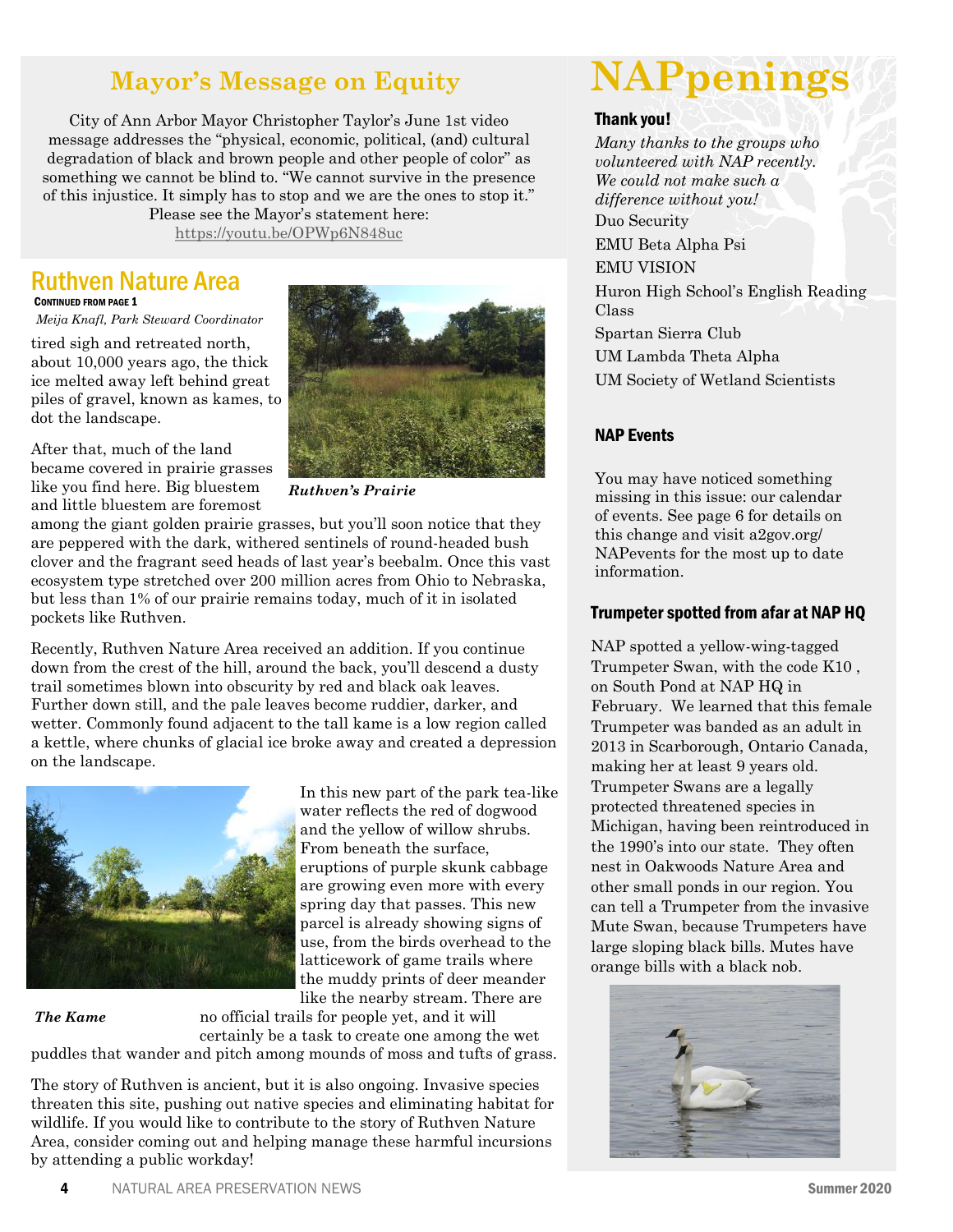

## **STAFF** UPDATES

### FAREWELL...



### TRISH BROCKMAN

#### Conservation Worker

The few months I worked with NAP have been some of the most enjoyable months of my life. I learned how to use a chainsaw, helped with prescribed burns, restored some of Ann Arbors' green spaces, and got to know and work with some pretty amazing people. I am excited for my next big adventure as a graduate student studying turtles and birds at MSU, but I will always treasure the community I found at NAP.



### MATT CONNORS Conservation Worker

After a great season of work, I've decided to transition towards natural and edible landscaping. I had a great time working with the NAP staff and I'll miss the summer days singing in the field with the crew. I also had a blast working with the groups of enthusiastic volunteers. I'll be sure to carry the skills, knowledge, and values I gained at NAP moving forward.



### JOSH DOYLE

### Conservation Worker

My employment at NAP has come to a close but my time as a part of the crew has been filled with valuable experiences and joy. Working with such a great group of people has truly been a highlight of my career. The edification and sense of camaraderie I received while doing things I am passionate about will stay with me as I navigate my future. Thank you everyone at NAP and all of the volunteers for building such a great community around conservation in a city we all love.



### HART DAVIS Conservation Worker

I have had a blast working for NAP the last year and a half. It has been a fantastic experience and I have learned a lot along the way! Thank you to all the staff and volunteers for making my time here so enjoyable. I am excited for the new challenge of working as an environmental scientist in Wisconsin!



### NICK SCOBEL Conservation Worker

Though my time with NAP has been short, it's given me a wealth of new skills and knowledge I didn't have before. Between invasive species removal and prescribed fire, I've found a great appreciation for the work that NAP does to restore and maintain our local natural areas. I've accepted a biologist job with USDA APHIS Wildlife Services working to mitigate wildlife conflict at Detroit Metro Airport. I'm excited for this new chapter in my professional life, but look forward to volunteering with NAP when I can in the future. Thank you for a great winter field season!

Would you like to be part of the NAP Staff team? Follow the city jobs website (a2gov.org/jobs). Positions can open throughout the year. NAP also has unpaid internships that provide valuable experience! For internship information contact NAP directly: NAP@a2gov.org or 734.794.6627.